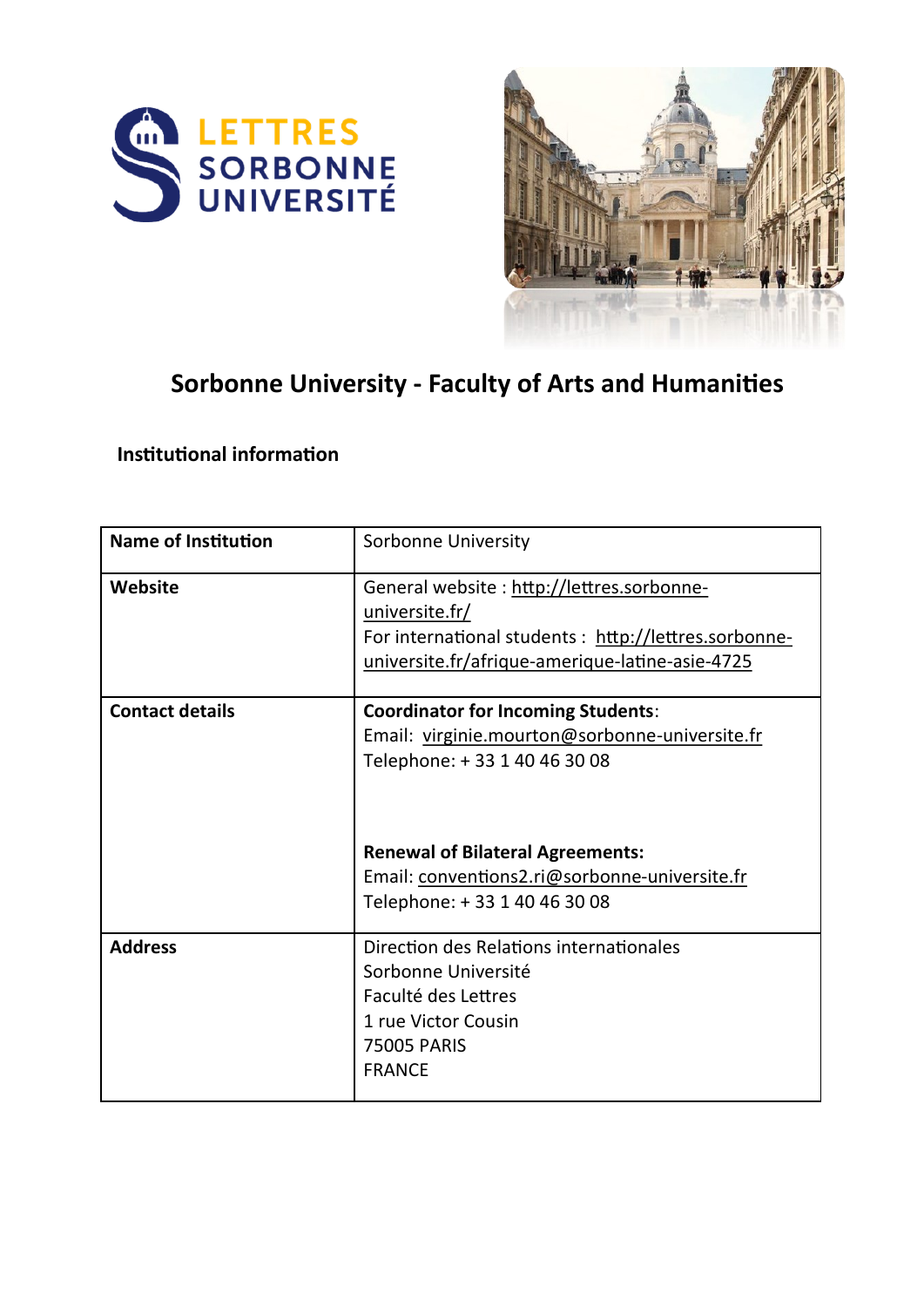

Sorbonne University was created on January 1st, 2018 from the merger of Paris-Sorbonne and Pierre and Marie Curie (UPMC) universities. As a public institution, it fulfils the public service calling of French higher education, research and innovation.

The Faculty of Arts & Humanities at Sorbonne University is today the largest and most complete faculty in France, in the field of arts, languages, literature, social sciences and humanities. Committed to the transmission of a humanist culture, its pedagogical excellence is based on the recognized quality of its research to offer the most complete and innovative teaching.

# **Dates and Deadlines for International Students coming from Latin America, Asia, Africa, Middle East and Europe**

The academic year at Sorbonne University starts in September and is divided into two semesters, the first term ends near the end of January and the second term near the beginning of June :

- For the autumn term (the first semester) the deadline for nominating students is April  $15^{th}$  and for students application April 30 $^{st}$ .
- For the spring term (the second semester), the nomination deadline is October  $1^{st}$  and for students application October 31st.

## **Nomination and application information**

Coordinators are asked to send their nominations to virginie.mourton@sorbonneuniversite.fr according to the deadlines aforementioned. The nomination should include *name, family name, date of birth, nationality, gender, level of study, field of study, duration of stay and a valid e-mail address*.

The student will receive information concerning enrolling details after the nomination has been confirmed by the academic coordinator of Sorbonne University.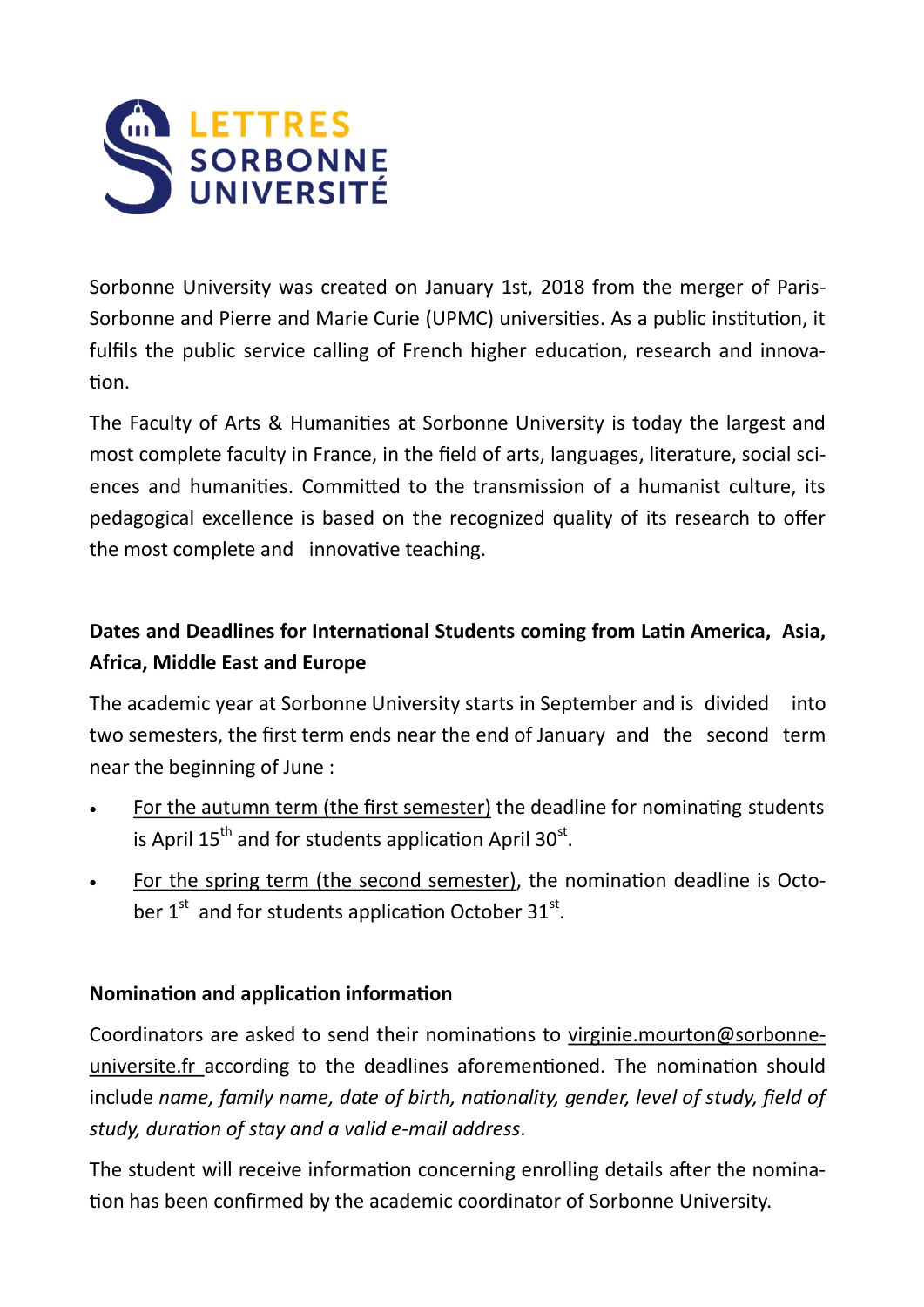

#### **Housing applications**

For housing applications, the deadlines are the same as indicated above. All information concerning the housing offered is available on our website, [\(http://](http://lettres.sorbonneuniversite.fr/Candidatures-Erasmus) lettres.sorbonne-[universite.fr/Candidatures](http://lettres.sorbonneuniversite.fr/Candidatures-Erasmus)-Erasmus) and students should download the form called "Formulaire de demande de logement" which is in both English and French. There are limited housing options available for international students, we recommend students to look for private housing when possible.

#### **Course Catalogue**

All courses offered by Sorbonne University can be found on the website, on either of the following links: [http://lettres.sorbonne](http://lettres.sorbonne-universite.fr/ufr)-universite.fr/ufr and [http://vof.paris](http://vof.paris-sorbonne.fr/fr/index.html)[sorbonne.fr/fr/index.html](http://vof.paris-sorbonne.fr/fr/index.html) The University has its departments divided in different UFR's, which is an abbreviation of *Unité de Formation et de Recherche* (Unit of Education and Research), which corresponds to the different departments of humanities and arts.

#### **Languages of Instruction**

At Sorbonne University, most courses are taught in French, with the exception of certain language departments where courses are often taught in both the learned language and French.

Sorbonne University accepts students with a B2 level of French, however, a C1 level is highly recommended for students that are not studying in a language department. Especially for those studying History, History of Art, Philosophy and Sociology, a good understanding of the French language is necessary.